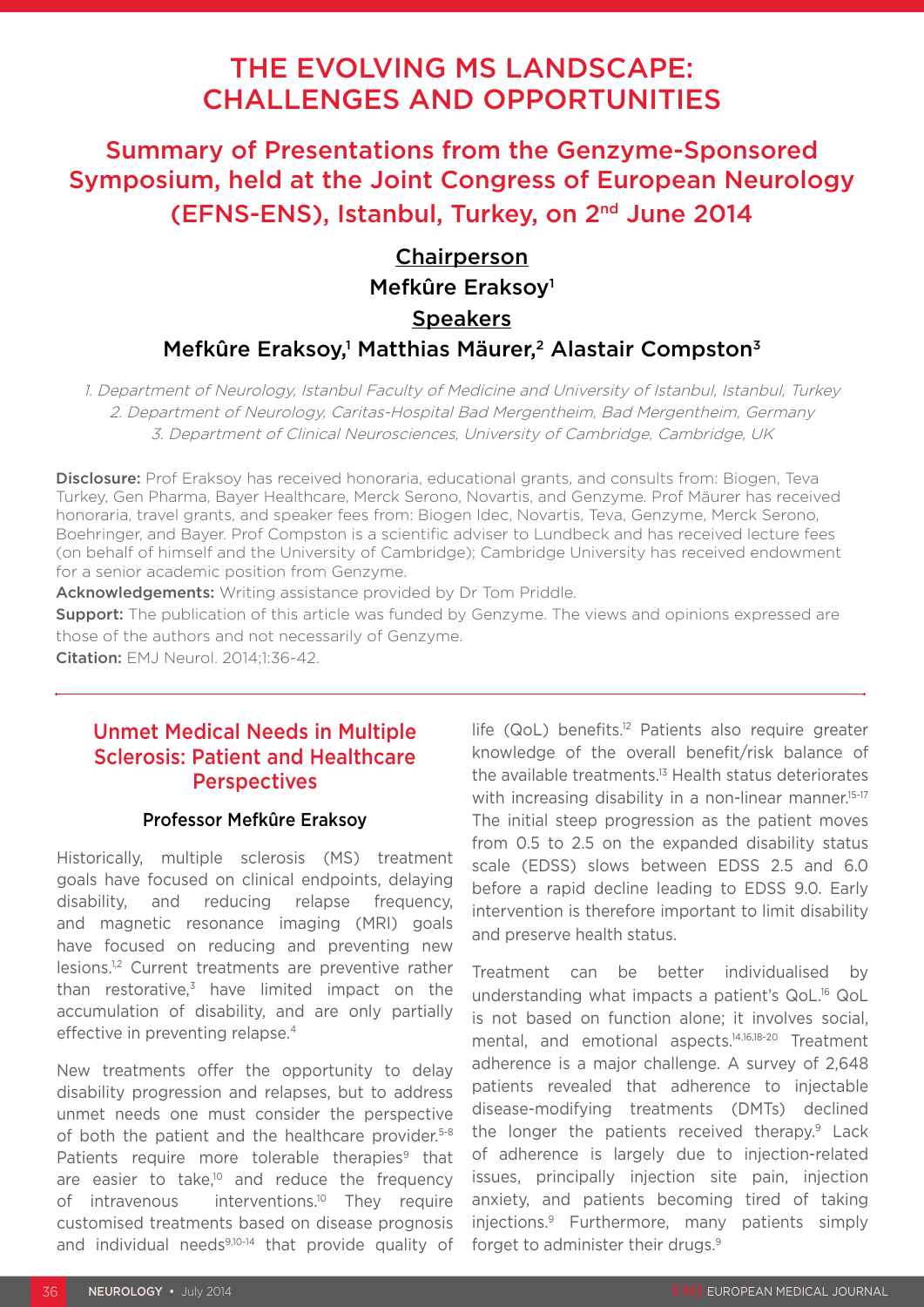Adherence plays a crucial role in long-term outcomes; adherent patients have a 60–70% risk reduction in relation to reaching EDSS 6; EDSS 6 combined with secondary progressive MS (SPMS), SPMS alone, or being confined to a wheelchair.<sup>21</sup>

Better involvement of patients in treatment decisions can improve adherence; however, physicians and patients place different emphasis on the importance of clinical attributes.<sup>22</sup> Physicians are primarily concerned with long-term outcomes, whereas patients are more concerned with the immediate impact of daily treatments on their disease and their QoL.<sup>22</sup> Importantly, patients may be more willing than their physicians to take risks in exchange for efficacy benefits.<sup>13</sup>

The course of MS is driven by inflammatory events, occurring early on, which predict long-term disability progression and highlight the need for early intervention rather than a 'wait and see' approach to optimise long-term outcomes.23-29 Thus, early in the disease there is a therapeutic window when the greatest benefit can be obtained from the most appropriate intervention.30 Individualising therapy relies on understanding the optimal patient prognosis to select the most appropriate treatment. Factors associated with good prognosis are younger age of onset, white ethnicity, female gender, isolated sensory systems, long interval to the second relapse, and low MRI lesion load at onset. Conversely, older age of onset, male gender, non-white ethnicity, involvement of efferent systems, large MRI lesion load at onset, and a rapid rate of accumulation of MRI lesions during the first 5 years are predictors of poor prognosis. $31$ Not only is there considerable variation in the course of the disease but the response to treatment is heterogeneous. Up to 50% of patients have a suboptimal response to injectable therapies,<sup>26</sup> highlighting the need for markers of efficacy and safety to enable better individualised treatment. Switching treatment based on clinical and MRI disease activity is feasible and clinicians should strive for a disease activity-free response in patients with relapsing-remitting multiple sclerosis (RRMS).

Currently, there are no standardised guidelines or algorithms for choosing between the increasing number of DMTs available (11 as of 2014<sup>32</sup>). For many patients, the first treatment choice will not be the last; treatment is an ongoing decision requiring close monitoring. Consideration of the patients' needs, clinical presentation, prognosis, and the ultimate treatment goal offers a practical approach that can be implemented as individualised treatment. The traditional approach of starting all patients on the same moderate efficacy treatment options then cycling and escalating these as the disease progresses ignores the heterogeneities of the disease course or treatment response, $26,33,34$  and is not appropriate for all patients.<sup>26</sup> Individualised treatment based on projected disease course is the basis of an evolving treatment paradigm; $33,35$ one that considers the needs, disability and disease status, prognosis, and adherence potential of a patient from the outset. $35-37$  and involves the patient in treatment decision-making. Individualised treatment relies on close and ongoing assessment to achieve freedom from disease activity.<sup>36,37</sup>

In summary, traditional treatment goals in MS have been strictly limited by the treatment available. New therapies can address the unmet needs of both physicians and patients, allowing a redefinition of treatment goals to include improving existing disability, reducing new MRI activity, and freedom from disease activity. Consideration of the patient's perspective allows individualised treatment, taking into account the willingness of patients to accept risks in exchange for greater efficacy, reduced treatment burden, and improved QoL.

## New Oral Opportunities in First-Line MS Therapy: Teriflunomide

### Professor Matthias Mäurer

Teriflunomide is the primary active metabolite of leflunomide, a drug used for the treatment of rheumatoid arthritis. Following an extensive clinical study programme, $8,38,39$  a once-daily 14 mg dose of the novel formulation, teriflunomide, has been licensed for the treatment of RRMS in the European Union (EU)<sup>22,40</sup> and is under regulatory review in Turkey.22 Teriflunomide inhibits a key enzyme of pyrimidine synthesis, thereby interrupting the pyrimidine supply of rapidly proliferating cells. Particularly, rapidly proliferating T and B cells are depleted of dihydro-orotate dehydrogenase (DHODH), a compound vital for RNA and DNA synthesis, cell membrane molecules, and second messengers.41 In this regard, teriflunomide can be viewed as a selective immunomodulator rather than an immunosuppressive drug. Resting T cells and non-lymphoid cells are unaffected because they utilise the 'salvage pathway' to supply their pyrimidine pool.41

To date there have been ten clinical trials involving teriflunomide.8,11,39,42-48 The TEMSO<sup>8</sup> and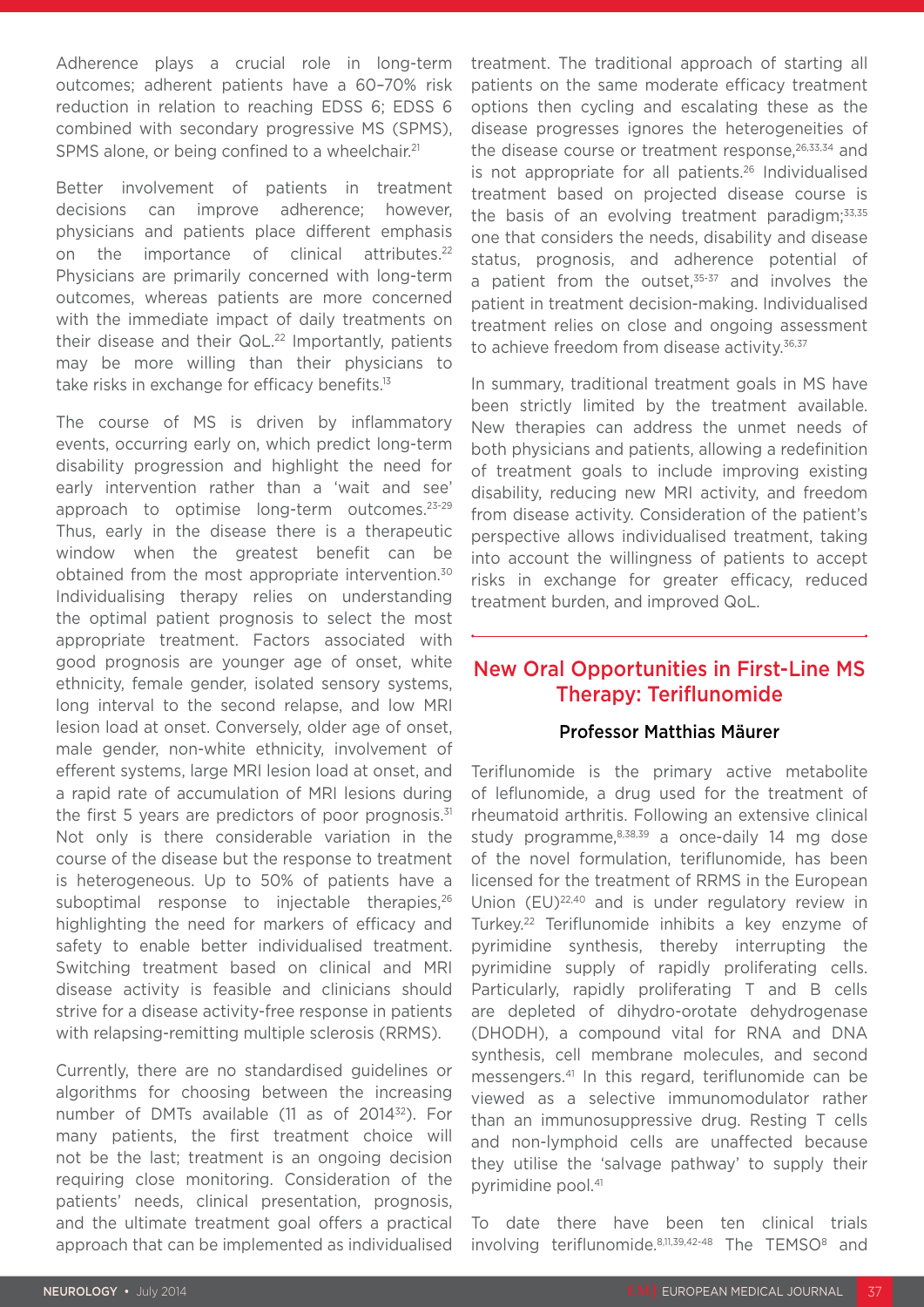the TOWER<sup>42</sup> studies examined teriflunomide at 7 mg and 14 mg versus placebo. The TENERE trial<sup>43</sup> examined teriflunomide versus the established MS treatment, Rebif. The TOPIC study<sup>49</sup> examined the efficacy of teriflunomide in clinically isolated syndrome. TERIPRO<sup>46</sup> is a multinational study evaluating the effect of teriflunomide on patientrelated outcomes in clinical practice. The TERIKIDS trial48 is evaluating the effect of teriflunomide in children and adolescents. TERIVA44 and the Rabies neoantigen study45 are examining vaccination with teriflunomide. These trials measure efficacy in three key areas: relapse rate, progression of disability accumulation, and MRI activity. Annualised relapse rate (ARR), the primary endpoint of TEMSO<sup>8,38</sup> and TOWER,<sup>38,42</sup> was significantly reduced by both the 7 mg and 14 mg doses of teriflunomide, with the latter reducing risk by 32-36%. Furthermore, unlike the 7 mg dose, the 14 mg dose significantly reduced disability accumulation in both trials.<sup>8,38,42</sup> Both doses produced significant reductions in gadolinium-enhancing (Gd) lesion loads of 57% and 80%, respectively.<sup>8</sup> In addition, the 14 mg dose significantly reduced total lesion volume by 67%.<sup>8</sup>

Data from the TEMSO and the TOWER populations were pooled to create a larger subgroup of patients with highly-active disease, defined as two or more relapses in the year before study entry. Both doses of teriflunomide significantly reduced severe relapses leading to hospitalisation, requiring IV corticosteroids, had sequelae, or were defined by Panlich's rules, with the greatest reductions associated with the 14 mg dose.<sup>50</sup> Such relapses have a significant impact on a patient's QoL as assessed by the SF-36 questionnaire.49 Based on these data, the European Medicines Agency licensed teriflunomide for the treatment of MS for patients with RRMS without any restriction. Data from the TOPIC trial,<sup>49</sup> evaluating the effect of teriflunomide in patients with early MS or clinically isolated syndrome (CIS), show a 43% risk reduction for a further relapse in CIS. Despite failing to meet its primary endpoint - time-tofailure versus Rebif - the TENERE study<sup>43</sup> showed similar rates of relapse/treatment discontinuation for both drugs. Furthermore, there was no significant difference in ARR between subcutaneous interferon preparation and teriflunomide  $14 \text{ mg}$ .<sup>43</sup> Nevertheless, treatment satisfaction questionnaire for medication (TSQM) scores at week 48 demonstrated a clear advantage for teriflunomide in terms of side-effects and convenience, which may have important implications for adherence.<sup>43</sup>

Many patients do not want injectable therapies. Take for instance the case of a 28-year-old female who experienced a right optic neuritis, had complete remission after IV steroids and an EDSS of 0.0. Her MRI shows dissemination in time and space and she fits McDonald's 2010 criteria for definite MS. The patient needs a convenient and tolerable medication and wants children eventually. Therefore, teriflunomide meets all the criteria required for an individualised MS therapy. Pooled safety data show no difference between placebo and teriflunomide in the rates of serious infections and malignancies.<sup>51</sup> Side-effects include nausea, diarrhoea, hair thinning, and reduced neutrophil and lymphocyte counts that remain within the normal range.8,42,51,52 Teriflunomide causes a slight elevation of liver enzymes and regular monitoring is mandatory.51 Ongoing blood pressure and total blood count testing is also required, and women of child bearing age need to use contraception. Whilst there have been 26 live births with no malformations or structural or functional abnormalities of children exposed during gestation,<sup>53</sup> teriflunomide is contraindicated in pregnancy. Should a patient fall pregnant accidentally or wish to become pregnant, an accelerated elimination procedure using charcoal or cholestyramine can reduce teriflunomide concentrations by 98% in 11 days.<sup>54</sup> Two studies have addressed the effects of teriflunomide on vaccinations and demonstrated a normal seroprotective response to neoantigens (rabies)<sup>44</sup> and recall antigens (influenza).<sup>39</sup>

In summary, teriflunomide has a consistent efficacy in clinical and MRI outcomes across a broad spectrum of MS patients. Teriflunomide demonstrated significant benefits on disability in two separate placebo-controlled Phase III trials (TOWER and TEMSO). An extensive clinical programme with long-term follow-up provides a consistent and well characterised safety profile of teriflunomide. Taken together, the overall benefit/ risk profile supports teriflunomide's use as an initial therapy for RRMS patients.

### New Opportunities with Alemtuzumab: a Mechanism-Based Therapy for MS

### Professor Alastair Compston

Alemtuzumab (Lemtrada) began life 23 years ago as Campath-1H. The original name reflects the fact that it was produced at the University of Cambridge and was the first humanised monoclonal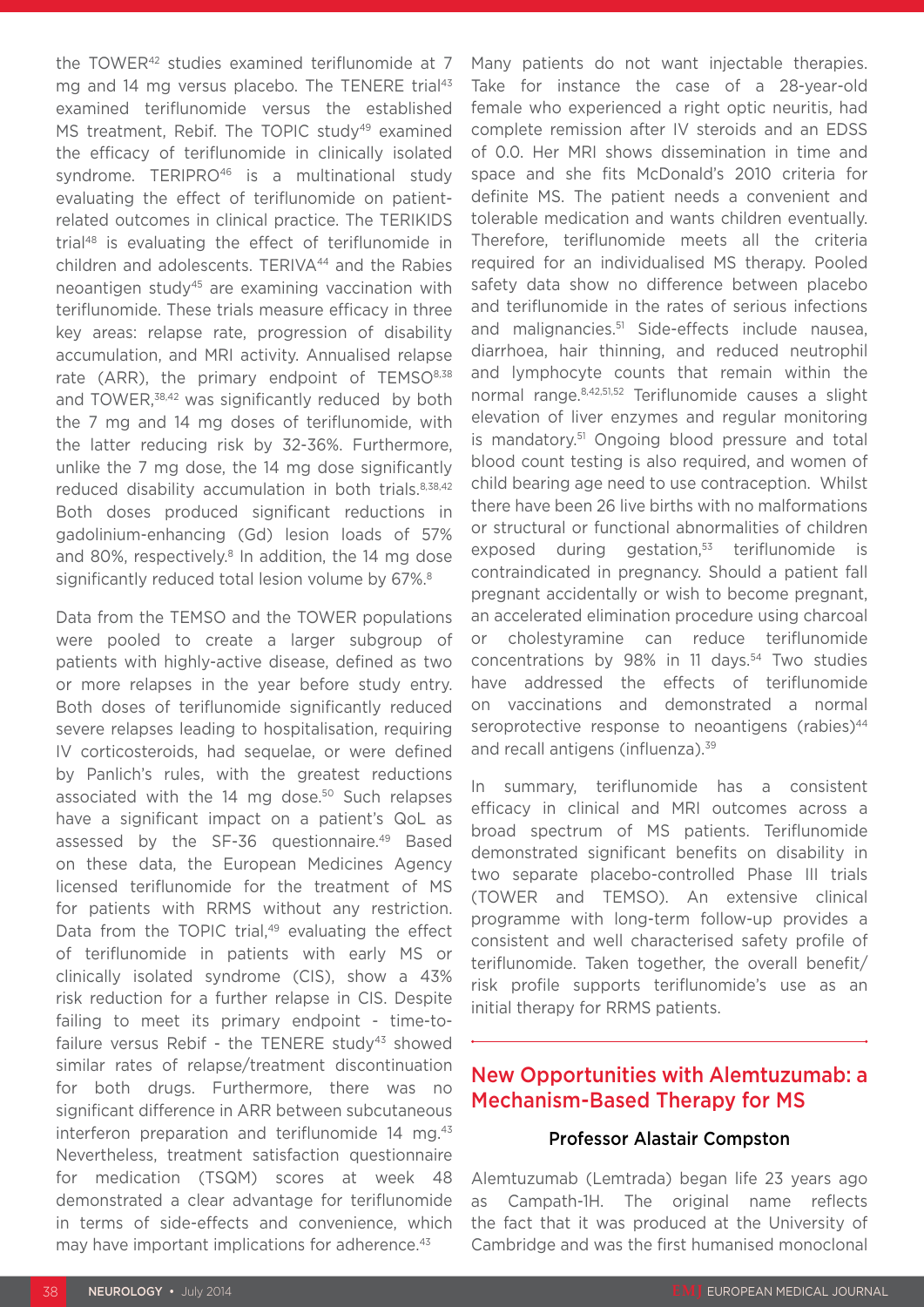antibody. Based on the knowledge of the pathogenesis of MS in the late 1980s it was hypothesised that targeting the circulatory immune system might provide a viable treatment option. The hypothesis was first tested in a patient in 1991. Observations over the next decade led to the realisation that drugs targeting the immune system need to be given early in the course of the disease. Alemtuzumab performed well in the CAMMS223 Phase II study of patients with early MS designed in conjunction with Ilex, subsequently purchased by Genzyme. Data at 3 and 5 years were extremely positive and led to the Genzyme 2 Phase III studies, CARE-MS I and CARE-MS II. All trials have entered into extension phases and data are continuing to be gathered. Based on these trials, the EU granted a product licence on 17<sup>th</sup> September 2013 for the use of alemtuzumab in the treatment of adults with active RRMS as a first-line therapy. Alemtuzumab is also approved in Australia, Brazil, Canada, Guatemala, and Mexico.<sup>22</sup> An FDA licencing decision is due in December 2014 and reviews are taking place in several other countries; however, Turkey has not approved alemtuzumab.<sup>22</sup>

Alemtuzumab binds to CD52, a protein of unknown function, which is abundant on the surface of B and T lymphocytes.55 Alemtuzumab is administered in two courses by IV infusion at 12 mg/day. The first course runs over 5 consecutive days and, 1 year later, the second course runs over 3 consecutive days.56 Blood levels initially reach a high concentration that falls following the infusion. The drug is undetectable after 30 days following the first course and 14 days following the second.<sup>57</sup> Once the treatment is complete there is no withdrawal or requirement to reverse the drug. On the first 3 days of each course patients should be pretreated with conventional IV corticosteroids to avoid cytokine release syndrome leading to acute infusion reactions.<sup>56</sup> Patients should also be given acyclovir antiviral therapy for the first month of each treatment course.56

Alemtuzumab is a cytotoxic antibody that selectively targets the adaptive immune system by depleting T and B cells in the circulation, 55,58,59 sparing the neutrophils and monocytes of the innate immune system.7 Following treatment, levels of CD4 T cells drop rapidly before recovering slowly; however, they remain below the lower limits of normal during the treatment period and for many years after that.<sup>7</sup> Depletion of the adaptive immune system creates an 'immunological space' that is repopulated to form an immune system with entirely different properties.<sup>55,58-60</sup> During repopulation there is a surge of regulatory T cells and the immunological space is filled by an expansion of surviving memory clones. This preferential memory cell expansion may bring back some old immunological memories that are probably responsible for alemtuzumab's main side-effect, secondary autoimmunity.

The initial treatment cohort treated between 1991 and 1997 consisted of 36 patients with relatively advanced secondary progressive MS who were already disabled. Following suboptimal results from these first patients, the next trial commenced in 1999 focusing on a cohort of 22 people with early RRMS.61 Data from the secondary progressive MS and RRMS cohorts show that alemtuzumab reduced relapse rates by 98% and 91%, respectively.<sup>61,62</sup> Disability in the progressive MS cohort, as measured by EDSS, increased in the years following the course of alemtuzumab. Conversely, EDSS scores in the RRMS cohort actually fell in the majority of patients.61 These results highlighted the need to treat patients early on in the course of the disease to achieve the best possible reduction in disability and this rationale was the basis of the subsequent multicentre international clinical trials.

The Phase II study, CAMMS223, and the Phase III studies, CARE-MS I and CARE-MS II, are randomised, comparator-controlled trials comparing alemtuzumab against a high dose of interferon beta-1a (Rebif) in patients with active RRMS. CAMMS223 and CARE-MS I focused on drug-naïve patients whereas patients in CARE-MS II had already relapsed on another therapy.<sup>6,63,64</sup> Over 94% of patients from CARE-MS I and II entered the extension study, and as of June 2014, patients have been followed for at least 4 years, representing over 6,500 patient-years of exposure.6,63,64 CARE-MS I and II are well balanced in terms of disease duration, gender, number of attacks, and number of enhancing lesions. However, CARE-MS II includes higher levels of disability and longer disease durations.<sup>64</sup> CARE-MS I and II both reached their co-primary endpoint of ARR. Both trials achieved treatment effect over and above that achieved with Rebif, namely 55% for CARE-MS I and 49% for CARE-MS II.6,64 Moreover, alemtuzumab proved superior in reducing the rate of severe relapse.<sup>65,66</sup>

The other co-primary endpoint concerned disability; alemtuzumab produced highly significantly lower rates of sustained accumulation of disability in CARE-MS II64 and a pooled analysis of CARE-MS I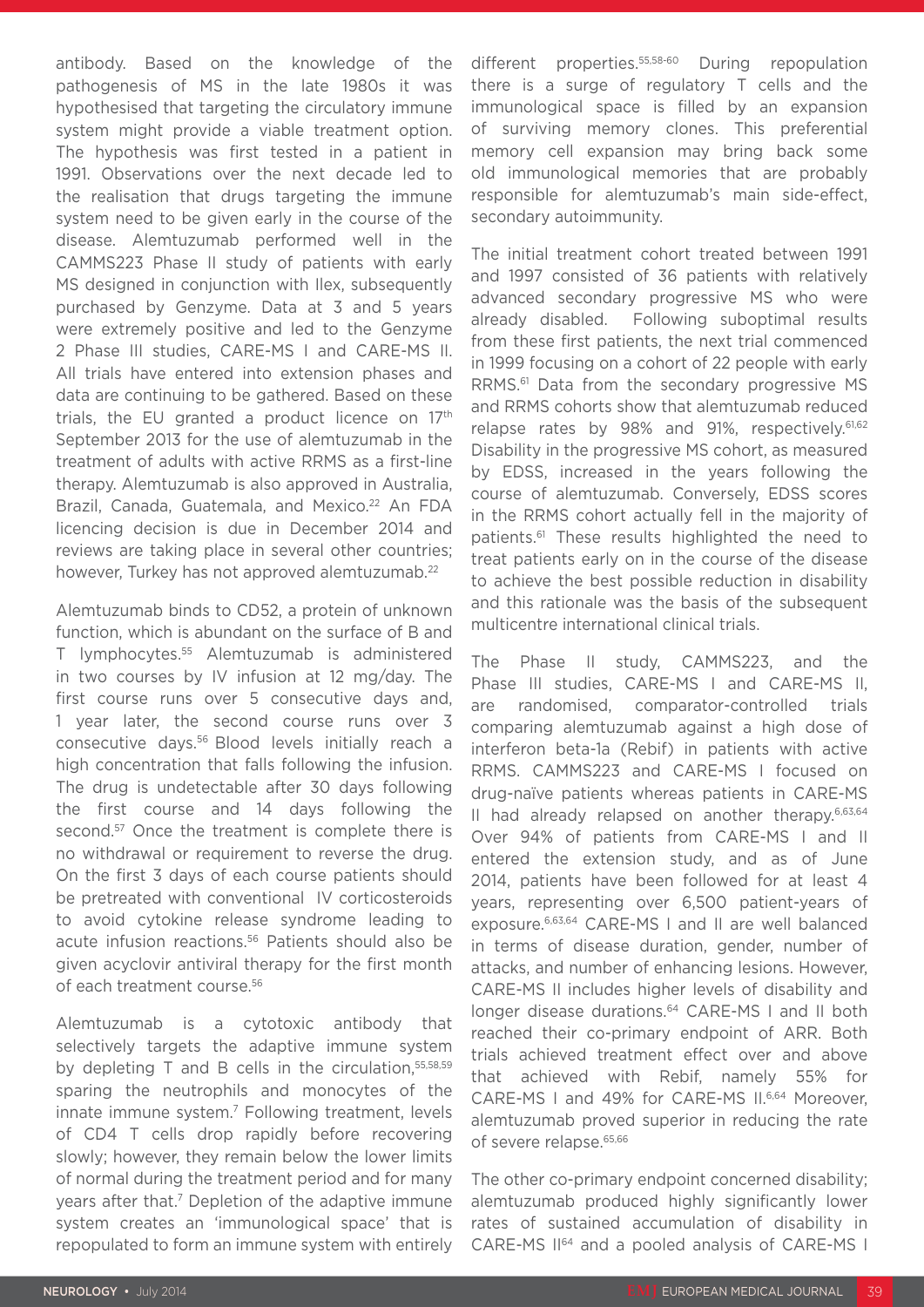and CAMMS223.<sup>67</sup> Patients receiving alemtuzumab in CARE-MS II were more than twice as likely to have a sustained improvement in disability over 6 months.6 Furthermore, mean EDSS scores at 2 years improved from baseline in patients receiving alemtuzumab and worsened in patients receiving Rebif.64 Alemtuzumab also demonstrated significant reductions over Rebif in the proportion of patients with Gd-enhancing lesions, new or enlarged T2 and new T1 lesions.<sup>68,69</sup> However, reductions in T2 lesion volumes were not significant in CARE-MS I or II.<sup>6,64</sup> The proportion of patients free from disease activity, either measured using MRI or clinical parameters is - with the exception of MRI activity in CARE-MS I - significantly higher in both CARE-MS I and II.<sup>6,70,71</sup> Alemtuzumab-treated patients had significantly improved QoL at all time points.72,73 Overall, approximately 80% of patients did not require a third alemtuzumab dose; <2% changed therapy.<sup>65</sup> Both ARRs remained low<sup>6,7,65</sup> and disability scores continued to improve after 3 years.<sup>60</sup> 12 year follow-up of the initial 87 patients shows 80% of the cumulative experience led to stability or improvement.<sup>74</sup>

The majority of adverse effects were mild-tomoderate and patients responded to conventional therapies; serious infections were rare.<sup>22,64,75</sup> The overall incidence of adverse effects and infections declined over 3 years.<sup>76</sup> The safety profile was similar in treatment-naïve patients and those who had received prior therapy. Acute infusion effects coincided with the two courses of treatment, and were fewer with the second course.<sup>77,78</sup> In addition to acute infusion reactions, alemtuzumab's main side-effect is secondary autoimmunity affecting the thyroid, with very rare cases of idiopathic thrombocytopaenic purpura and renal immunity.79 As a result, there is a compulsory risk management plan to anticipate such complications.56

In summary, alemtuzumab demonstrates superior and durable efficacy (both clinical and MRI measures) and improvements of pre-existing disability. The drug has a consistent, well characterised safety profile with early detection and management of identified risk managed via a comprehensive safety monitoring programme. These data support a favourable benefit/risk profile for alemtuzumab in RRMS patients.

#### REFERENCES

1. IFNB Multiple Sclerosis Study Group. Interferon beta-1b is effective in relapsingremitting multiple sclerosis. I. Clinical results of a multicenter, randomized, double-blind, placebo-controlled trial. The IFNB Multiple Sclerosis Study Group. Neurology. 1993;43:655-61.

2. PRISMS Study Group. Randomised double-blind placebo-controlled study of interferon beta-1a in relapsing/remitting multiple sclerosis. PRISMS (Prevention of Relapses and Disability by Interferon beta-1a Subcutaneously in Multiple Sclerosis) Study Group. Lancet. 1998;352:1498-504.

3. Linker RA et al. Identification and development of new therapeutics for multiple sclerosis. Trends Pharmacol Sci. 2008;29:558-65.

4. Goodin DS et al. Disease modifying therapies in multiple sclerosis: report of the Therapeutics and Technology Assessment Subcommittee of the American Academy of Neurology and the MS Council for Clinical Practice Guidelines. Neurology. 2002;58:169-78.

5. Kappos L et al. A placebo-controlled trial of oral fingolimod in relapsing multiple sclerosis. N Engl J Med. 2010;362:387-401.

6. Cohen JA et al. Alemtuzumab versus interferon beta 1a as first-line treatment for patients with relapsing-remitting multiple sclerosis: a randomised controlled phase 3 trial. Lancet. 2012;380:1819-28.

7. Coles AJ et al. Alemtuzumab for patients with relapsing multiple sclerosis after disease-modifying therapy: a randomised controlled phase 3 trial. Lancet. 2012;380:1829-39.

8. O'Connor P et al. Randomized trial of oral teriflunomide for relapsing multiple sclerosis. N Engl J Med. 2011;365: 1293-303.

9. Devonshire V et al. The Global Adherence Project (GAP): a multicenter observational study on adherence to disease-modifying therapies in patients with relapsing-remitting multiple sclerosis. Eur J Neurol. 2011;18:69-77.

10. Patti F. Optimizing the benefit of multiple sclerosis therapy: the importance of treatment adherence. Patient Prefer Adherence. 2010;4:1-9.

11. Mäurer M et al. Impact of severe relapses on disability, fatigue and healthrelated quality of life outcomes: a pooled dataset of the phase 3 TEMSO and TOWER studies. ECTRIMS. 2013;P1093.

12. Lobentanz IS et al. Factors influencing quality of life in multiple sclerosis patients: disability, depressive mood, fatigue and sleep quality. Acta Neurol Scand. 2004;110:6-13.

13. Johnson FR et al. Multiple sclerosis patients' benefit-risk preferences: serious adverse event risks versus treatment efficacy. J Neurol. 2009;256:554-62.

14. Lorefice L et al. What do multiple sclerosis patients and their caregivers perceive as unmet needs? BMC Neurol. 2013;13:177.

15. Orme M et al. The effect of disease, functional status, and relapses on the utility of people with multiple sclerosis in the UK. Value Health. 2007;10:54-60.

16. Zwibel HL, Smrtka J. Improving quality of life in multiple sclerosis: an unmet need. Am J Manag Care. 2011;17 Suppl 5 Improving:S139-45.

17. Naci H et al. The impact of increasing neurological disability of multiple sclerosis on health utilities: a systematic review of the literature. J Med Econ. 2010;13:78-89.

18. Rothwell PM et al. Doctors and patients don't agree: cross sectional study of patients' and doctors' perceptions and assessments of disability in multiple sclerosis. BMJ. 1997;314:1580-3.

19. Aronson KJ. Quality of life among persons with multiple sclerosis and their caregivers. Neurology. 1997;48:74-80.

20. Grossman P et al. MS quality of life, depression, and fatigue improve after mindfulness training: a randomized trial. Neurology. 2010;75:1141-9.

21. Goodin DS et al. Establishing long-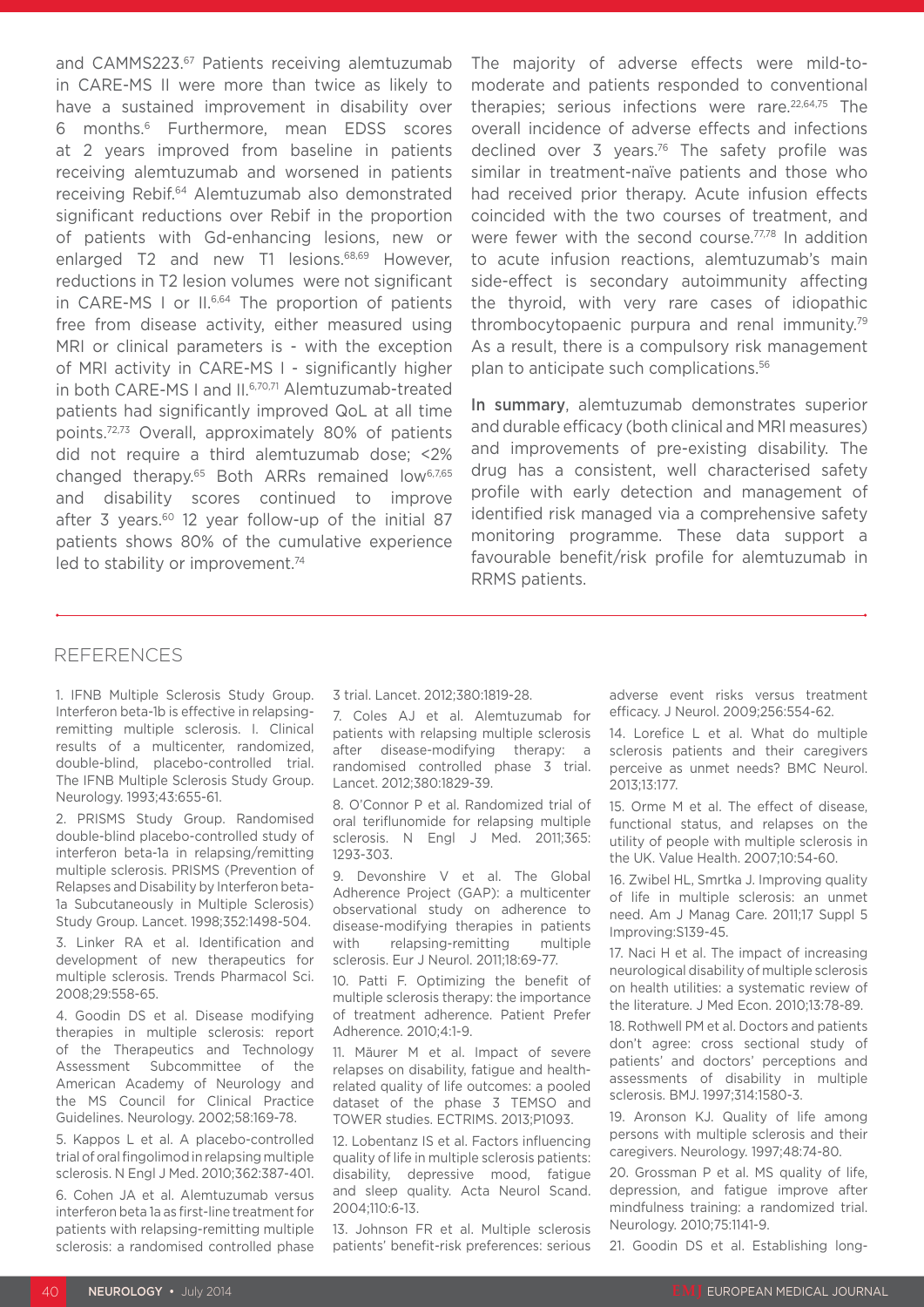term efficacy in chronic disease: use of recursive partitioning and propensity score adjustment to estimate outcome in MS. PLoS One. 2011;6:e22444.

22. Genzyme. Data on file.

23. Compston A, Coles A. Multiple sclerosis. Lancet. 2008;372:1502-17.

24. Stüve O et al. Pharmacological treatment of early multiple sclerosis. Drugs. 2008;68:73-83.

25. Scalfari A et al. The natural history of multiple sclerosis: a geographically based study 10: relapses and long-term disability. Brain. 2010;133:1914-29.

26. Río J et al. Defining the response to interferon-beta in relapsing-remitting multiple sclerosis patients. Ann Neurol. 2006;59:344-52.

27. Brex PA et al. A longitudinal study of abnormalities on MRI and disability from multiple sclerosis. N Engl J Med. 2002;346:158-64.

28. O'Riordan JI et al. The prognostic value of brain MRI in clinically isolated syndromes of the CNS. A 10-year followup. Brain. 1998;121(Pt 3):495-503.

29. Fisher E et al. Eight-year follow-up study of brain atrophy in patients with MS. Neurology. 2002;59:1412-20.

30. Miller JR. The importance of early diagnosis of multiple sclerosis. J Manag Care Pharm. 2004;10:S4-11.

31. Fernández O. Integrating the tools for an individualized prognosis in multiple sclerosis. J Neurol Sci. 2013;331:10-3.

32. European Medicines Agency. www. ema-europa.eu/ema/.

33. Miller A et al. Translation towards personalized medicine in multiple sclerosis. J Neurol Sci. 2008;274:68-75.

34. Rudick RA, Polman CH. Current approaches to the identification and management of breakthrough disease in patients with multiple sclerosis. Lancet Neurol. 2009;8:545-59.

35. Derfuss T. Personalized medicine in multiple sclerosis: hope or reality? BMC Med. 2012;10:116.

36. Coyle PK. Switching therapies in multiple sclerosis. CNS Drugs. 2013;27:239-47.

37. Karussis D et al. A recommended treatment algorithm in relapsing multiple sclerosis: report of an international consensus meeting. Eur J Neurol. 2006;13:61-71.

38. Freedman MS et al. Long-term safety and efficacy of teriflunomide in patients with relapsing forms of multiple sclerosis in the TEMSO extension trial. ACTRIMS. 2013;P544.

39. Confavreux C et al. Long-term followup of a phase 2 study of oral teriflunomide in relapsing multiple sclerosis: safety and efficacy results up to 8.5 years. Mult Scler. 2012;18:1278-89.

40. Aubagio: Summary of product characteristics.

41. Gold R, Wolinsky JS. Pathophysiology of multiple sclerosis and the place of teriflunomide. Acta Neurol Scand. 2011;124:75-84.

42. Confavreux C et al. Oral teriflunomide for patients with relapsing multiple sclerosis (TOWER): a randomised, double-blind, placebo-controlled, phase 3 trial. Lancet Neurol. 2014;13:247-56.

43. Vermersch P et al. Teriflunomide versus subcutaneous interferon beta-1a in patients with relapsing multiple sclerosis: a randomised, controlled phase 3 trial. Mult Scler. 2014;20:705-16.

44. Bar-Or A et al. Teriflunomide effect on immune response to influenza vaccine in patients with multiple sclerosis. Neurology. 2013;81:552-8.

45. Bar-Or A et al. Immune response to neoantigen and recall antigens in healthy subjects receiving teriflunomide. 2013;P622.

46. Vollmer T. Teriflunomide in routine clinical practice: design of the Teri-Pro study.

2013;DX58. CMSC Fifth Cooperative Metting. 30 May 2013.

47. Menguy-Vacheron F et al. Exploring the impact of teriflunomide on immune cells in patients with relapsing multiple sclerosis: design of the Teri-Dynamic study. ENS. 2013;P533.

48. Chitnis T. Immunological Insights into Pediatric MS. CMSC Annual Meeting. 2014.

49. Miller AE et al. TOPIC main outcomes: efficacy and safety of once-daily oral teriflunomide in patients with clinically isolated syndrome. ECTRIMS Congress. 2013.

50. Macdonell R et al. Teriflunomide reduces relapse-related sequelae, severe relapses, hospitalisations and corticosteroid use: pooled data from the phase 3 TEMSO and TOWER studies. ECTRIMS. 2013;P1095.

51. Leist TP et al. Pooled safety data from four placebo-controlled teriflunomide studies. AAN. 2014;P2.203.

52. Singer B et al. Frequency of infections during treatment with teriflunomide: pooled data from three placebocontrolled teriflunomide studies. AAN. 2013;P01.171.

53. Jung Henson L et al. Updated Pregnancy Outcomes in Patients and Partners of Patients in the Teriflunomide Clinical Trial Program. American Academy of Neurology. 2014;P4.161.

54. Miller A et al. Rapid elimination procedure of teriflunomide with cholestyramine or activated charcoal. Poster presentation. ACTRIMS. 2012;P10.

55. Hu Y et al. Investigation of the mechanism of action of alemtuzumab in a human CD52 transgenic mouse model. Immunology. 2009;128:260-70.

56. Lemtrada. Summary of product characteristics.

57. Kovarova I et al. Alemtuzumab pharmacokinetics and pharmacodynamics in comparison of Alemtuzumab and Rebif® efficacy in multiple sclerosis. ENS. 2012;P341.

58. Turner MJ et al. Immune status following alemtuzumab treatment in human CD52 transgenic mice. J Neuroimmunol. 2013;261:29-36.

59. Cox AL et al. Lymphocyte homeostasis following therapeutic lymphocyte depletion in multiple sclerosis. Eur J Immunol. 2005;35:3332-42.

60. Hartung H-P et al. Lymphocyte subset dynamics following alemtuzumab treatment in the CARE-MS I study. ECTRIMS. 2012;P935.

61. Coles AJ et al. The window of therapeutic opportunity in multiple sclerosis: evidence from monoclonal antibody therapy. J Neurol. 2006;253: 98-108.

62. Coles AJ et al. Monoclonal antibody treatment exposes three mechanisms underlying the clinical course of multiple sclerosis. Ann Neurol. 1999;46:296-304.

63. Coles AJ et al. Alemtuzumab vs. interferon beta-1a in early multiple sclerosis. N Engl J Med. 2008;359: 1786-801.

64. Coles AJ et al. Alemtuzumab more effective than interferon β-1a at 5-year follow-up of CAMMS223 clinical trial. Neurology. 2012;78:1069-78.

65. Fox E et al. Durable efficacy of alemtuzumab in relapsing-remitting multiple sclerosis patients who participated in the CARE-MS studies: three year follow-up. AAN. 2013;S41.001.

66. Twyman C et al. Relapse outcomes with alemtuzumab vs IFNB-1a in active relapsing-remitting multiple sclerosis patients who experienced disease activity while on prior therapy (CARE-MS II). AAN. 2013;P07.098.

67. Kieseier BC et al. Alemtuzumab has similar efficacy and safety in active relapsing-remitting multiple sclerosis (RRMS) patients who were treatmentnaive or who relapsed on prior therapy. AAN. 2014;P2.209.

68. Arnold DL et al. Effect of alemtuzumab vs. Rebif® on brain MRI measurements: results of CARE-MS I, a phase 3 study. AAN. 2012;S11.006.

69. Arnold DL et al. Effect of alemtuzumab vs. Rebif® on brain MRI measurements. ECTRIMS. 2012;P877.

70. Giovannoni G et al. Disease activityfree status in comparison of alemtuzumab and Rebif® efficacy in multiple sclerosis I (CARE-MS I) phase 3 study. ENS. 2012;O288.

71. Hartung H-P et al. Alemtuzumab